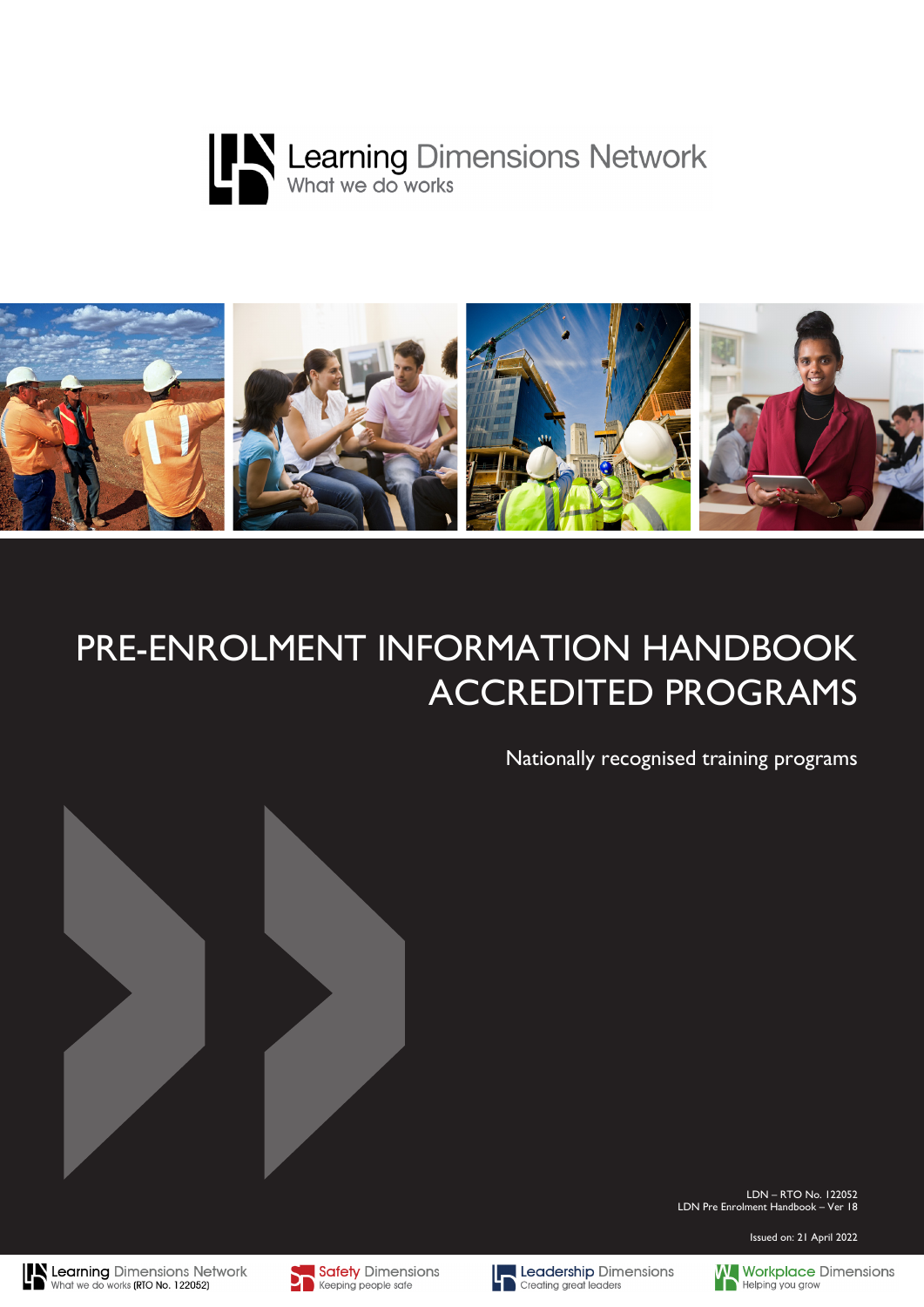## Contents

## Topic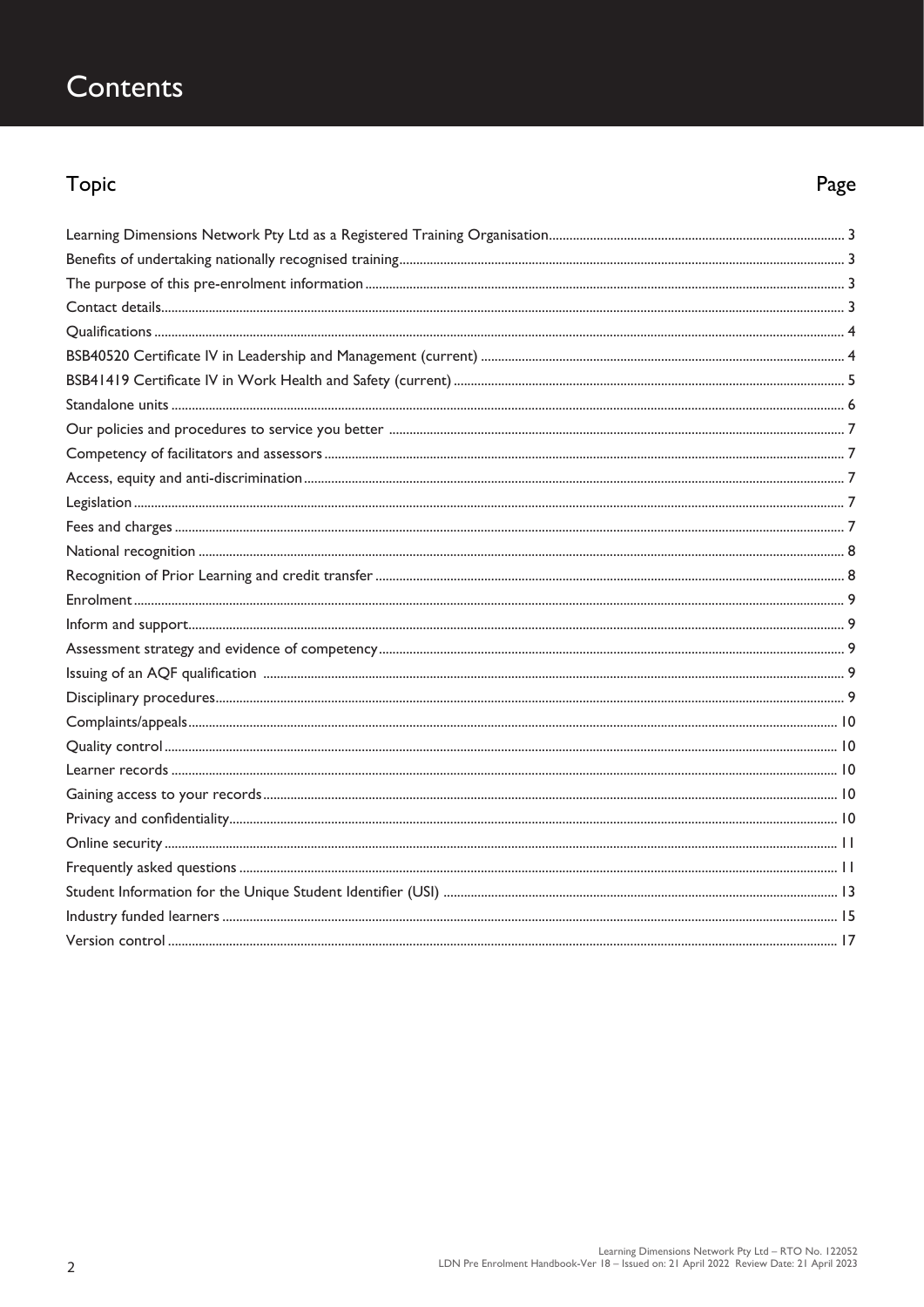Purpose

## Learning Dimensions Network Pty Ltd as a Registered Training Organisation (RTO)

In Australia, vocational education and training, including the work of RTOs, is regulated by two sets of national standards:

- 1. The Australian Quality Training Framework (AQTF)
- 2. The legislative instruments established under the Standards for RTOs 2015.

The Australian Quality Training Framework (AQTF) is a set of nationally agreed quality assurance arrangement for accredited training and assessment services delivered by Australian training organisations. A Registered Training Organisation (RTO) is a training organisation accredited by a Government registering body in accordance with the AQTF Essential Conditions and Standards for Continuing Registration.

Learning Dimensions Network Pty Ltd (LDN) is approved as a Registered Training Organisation through the Australian Skills Quality Authority (ASQA) who manage the registration of multi-jurisdiction RTOs. This means LDN is also bound by the Standards for RTOs 2015. See the following pages for course structures of the qualifications we are currently delivering.

Only Australian citizens, New Zealand citizens, eligible residents or visa holders who have study permits in Australia and offshore clients may enrol in nationally recognised courses delivered by LDN.

#### Benefits of undertaking nationally recognised training

Some of the benefits of undertaking nationally recognised training are:

- » quality of training and assessment are assured through compliance with the AQTF standards;
- » you attain nationally accredited units of competency/qualifications; and
- » you develop competency, knowledge and skills that are recognised throughout Australia.

As an RTO, LDN provides the following:

- » training and assessment of high quality and that is relevant to the work you do;
- » inclusive and flexible learning methods; and
- » skills for now and the future.

### The purpose of this pre-enrolment handbook

The purpose of this document is to provide you with information about:

- » Learning Dimensions Network Pty Ltd (LDN) as a Registered Training Organisation (RTO);
- » policies and procedures relevant to your enrolment into accredited training programs run by LDN; and
- » your (and our) rights and responsibilities.

Before you enrol in a nationally accredited training program delivered by LDN, please read and ensure you understand the information provided. Please contact our RTO office if you have any questions.

#### **Contact details**

Sonja Gitsham, RTO Manager

Learning Dimensions Network Pty Ltd (RTO No. 122052) trading as: Safety Dimensions, Workplace Dimensions and Leadership Dimensions.

Head Office: 22 Easey Street, Collingwood, VIC 3066

Telephone: (03) 9510 0477 Email: RTO@LDN.com.au Website: www.LDN.com.au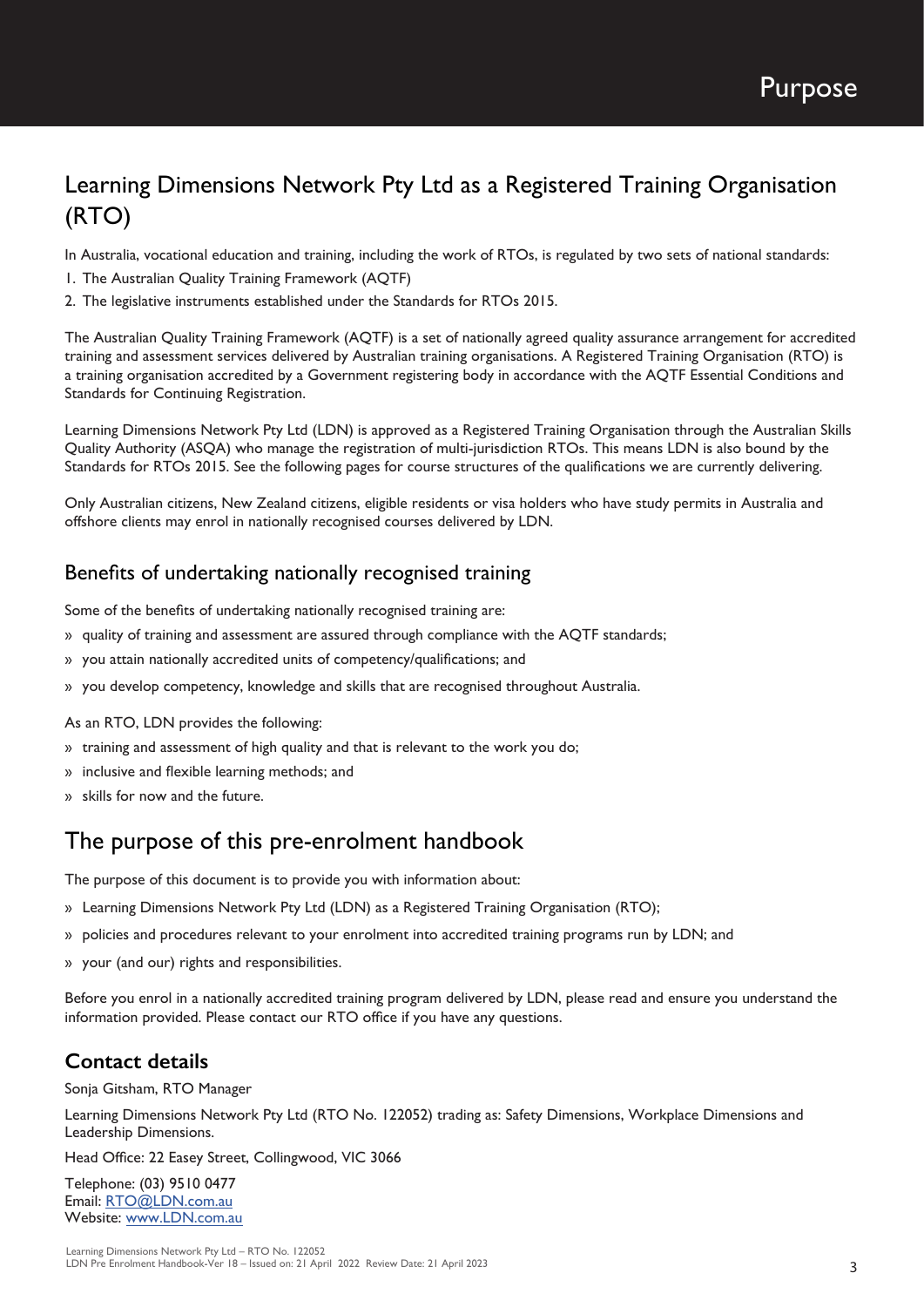## BSB40520 Certificate IV in Leadership and Management

#### (Current qualification)

Designed for emerging leaders, this course teaches participants how to provide leadership and guidance to others in the workplace and to manage effective, motivated, high performing teams in all types of organisations and industries. Participants will learn how to communicate effectively as a leader and build relationships, set priorities, implement operational plans and continuous improvement.

To attain the BSB40520 Certificate IV in Leadership and Management, each learner must be deemed competent in 12 units of competency (5 core and 7 elective) delivered over the following 4 modules.

|                                                                                                                                                                                                                                                             | <b>Unit Code</b> | <b>Unit Title</b>                                  | Core/<br>Elective | Prerequisite | Nominal<br>hours |
|-------------------------------------------------------------------------------------------------------------------------------------------------------------------------------------------------------------------------------------------------------------|------------------|----------------------------------------------------|-------------------|--------------|------------------|
| Module I<br>Learn how to build your<br>own resilience as a leader<br>by managing your internal<br>communication and elicit<br>the knowledge and skills to<br>communicate effectively one-<br>on-one, to teams and larger<br>groups.                         | BSBXCM401        | Apply communication strategies in the<br>workplace | Core              | Nil          | 50               |
|                                                                                                                                                                                                                                                             | BSBLDR412        | Communicate effectively as a<br>workplace leader   | Elective          | Nil          | 40               |
|                                                                                                                                                                                                                                                             | BSBCMM412        | Lead difficult conversations                       | Elective          | Nil          | 40               |
| Module 2<br>Understand how to coordinate<br>business operational plans.<br>Discover how to undertake<br>project work and achieve<br>outcomes.<br>Learn ways to apply critical<br>thinking to work practices.                                                | BSBLDR411        | Demonstrate leadership in the<br>workplace         | Core              | Nil          | 50               |
|                                                                                                                                                                                                                                                             | BSBLDR413        | Lead effective workplace relationships             | Core              | Nil          | 50               |
|                                                                                                                                                                                                                                                             | BSBXTW401        | Lead and facilitate a team                         | Core              | Nil          | 50               |
|                                                                                                                                                                                                                                                             | BSBLDR414        | Lead team effectiveness                            | Elective          | Nil          | 50               |
| Module 3<br>Develop an understanding of<br>how to lead your team to high<br>performance and increasing<br>productivity.<br>Gain knowledge relating<br>to levels of delegation and<br>ensuring clear understanding<br>of outcomes and providing<br>feedback. | BSBOPS402        | Coordinate business operational plans              | Core              | Nil          | 40               |
|                                                                                                                                                                                                                                                             | BSBPMG430        | Undertake project work                             | Elective          | Nil          | 60               |
|                                                                                                                                                                                                                                                             | BSBCRT411        | Apply critical thinking to work<br>practices       | Elective          | Nil          | 50               |
| Module 4*<br>Understand and experience the<br>benefits of valuing difference<br>over similarity of thinking<br>or behaving, and understand<br>diversity and inclusion is<br>broader than race and gender.<br>Manage change fatigue.                         | BSBLDR521        | Lead the development of diverse<br>workforces      | Elective          | Nil          | 60               |
|                                                                                                                                                                                                                                                             | BSBTWK503        | <b>Manage Meetings</b>                             | Elective          | Nil          | 30               |

\* To allow for customisation for individuals and organisational requirements and needs, learners may also select two (2) units from the standalone unit of competency list on page 6 of this book to replace all or 1 unit of module 4.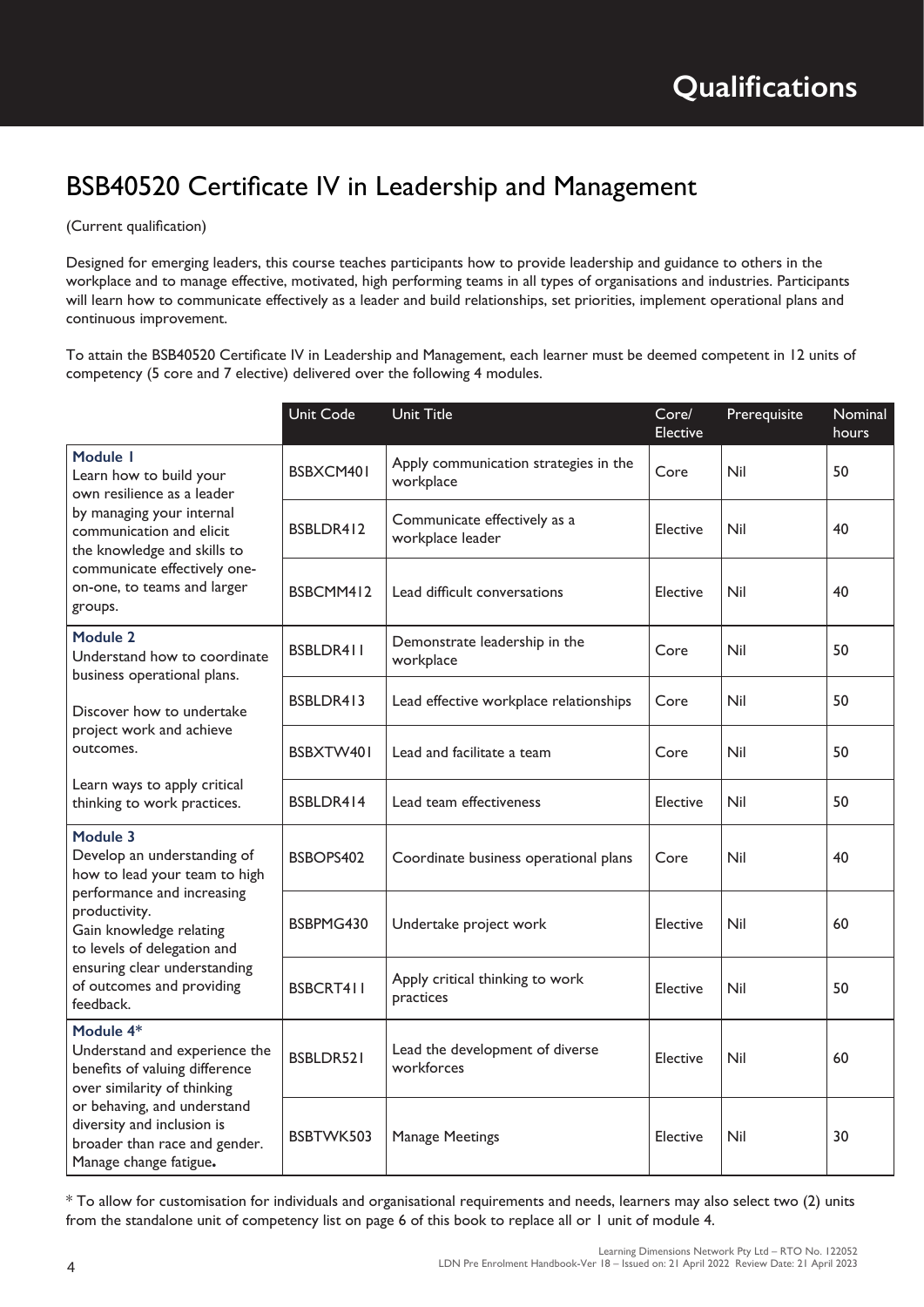## BSB41419 Certificate IV in Work Health and Safety

#### (Current qualification)

This course is designed to provide managers and current and future leaders, including those in safety critical roles, with the skills and knowledge to create a safe workplace.

To attain the BSB41419 Certificate IV in Work Health and Safety, each learner must be deemed competent in 10 units of competency (5 core and 5 elective).

| Unit Code | Unit Title                                                                                         | Core/ Elective | Prerequisite | <b>Nominal Hours</b> |
|-----------|----------------------------------------------------------------------------------------------------|----------------|--------------|----------------------|
| BSBWHS412 | Assist with workplacecompliance with WHS<br>laws                                                   | Core           | Nil          | 30                   |
| BSBWHS413 | Contribute to implementation and maintenance<br>of WHS consultation and participation<br>processes | Core           | Nil          | 30                   |
| BSBWHS414 | Contribute to WHS risk management                                                                  | Core           | Nil          | 30                   |
| BSBWHS415 | Contribute to implementing WHS management<br>systems                                               | Core           | Nil          | 30                   |
| BSBWHS416 | Contribute to workplace incident response                                                          | Core           | Nil          | 30                   |
| BSBLDR412 | Communicate effectively as a workplace leader                                                      | Elective       | Nil          | 20                   |
| BSBINS401 | Analyse and present research information                                                           | Elective       | Nil          | 40                   |
| BSBCMM411 | Make presentations                                                                                 | Elective       | Nil          | 30                   |
| BSBWHS418 | Assist in managing WHS compliance of<br>contractors                                                | Elective       | Nil          | 30                   |
| BSBWHS419 | Contribute to implementing WHS monitoring<br>processes                                             | Elective       | Nil          | 30                   |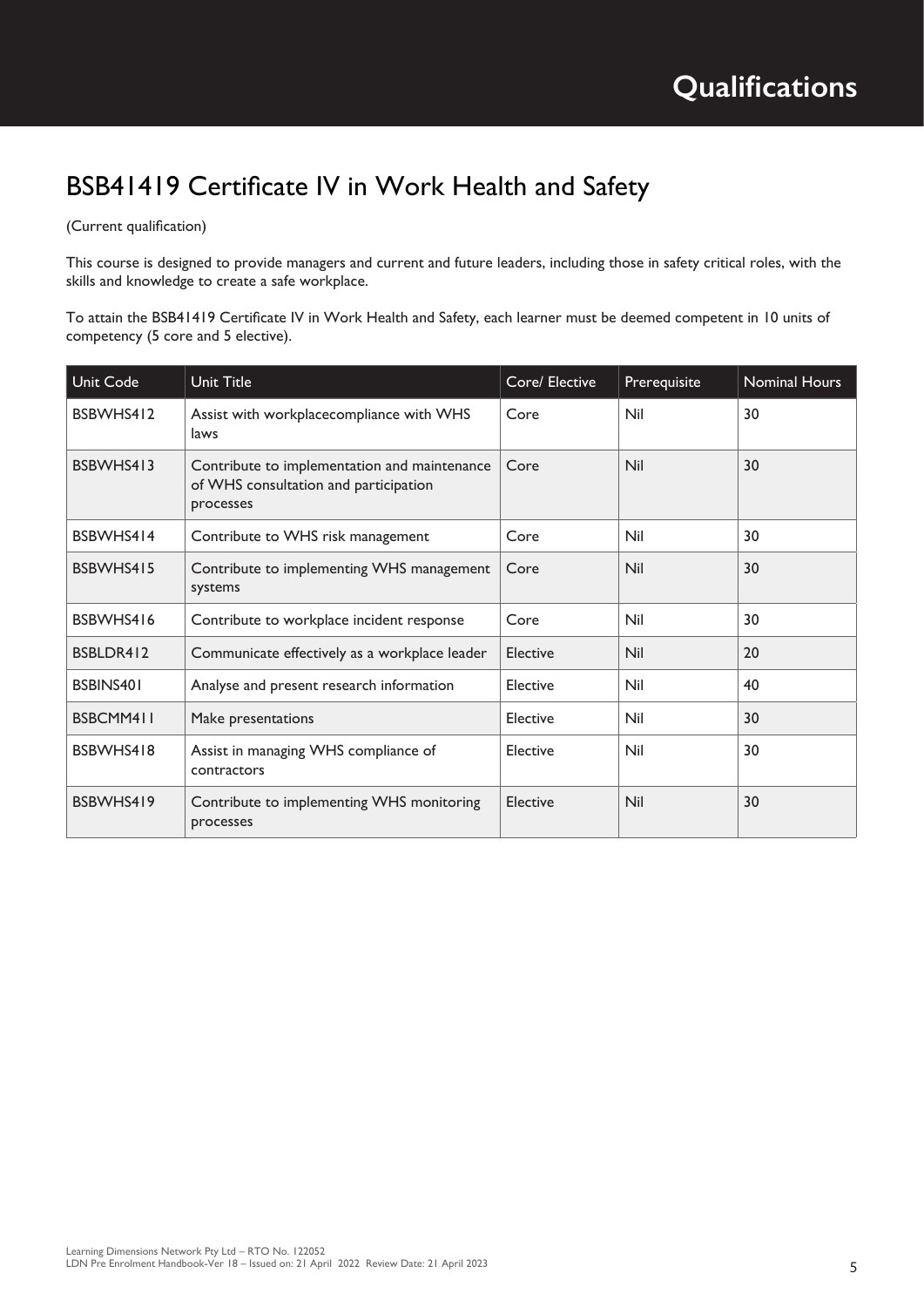LDN currently offers the below standalone units, that can be delivered as standalone programs or used as electives for the BSB40520 Certificate IV Leadership and Management and / or BSB41419 Certificate IV in Work Health and Safety.

| Unit code | Unit name                                        | Nominal hours | <b>Status</b> |
|-----------|--------------------------------------------------|---------------|---------------|
| BSBWHS414 | Contribute to WHS risk management                | 30            | Current       |
| BSBOPS401 | Coordinate business resources                    | 30            | Current       |
| BSBLDR412 | Communicate effectively as a<br>workplace leader | 40            | Current       |
| BSBLDR413 | Lead effective workplace relationships           | 50            | Current       |
| BSBLDR414 | Lead team effectiveness                          | 50            | Current       |
| BSBPEF502 | Develop and use emotional intelligence           | 60            | Current       |
| BSBPEF402 | Develop personal work priorities                 | 40            | Current       |
| BSBWRT411 | Write complex documents                          | 50            | Current       |

Where superseded is listed, this means the unit of competency is still recognised however has been upgraded and we are in a teach-out period. Teach-out periods are granted to allow learners to complete the unit even if enrolled during a teach-out period.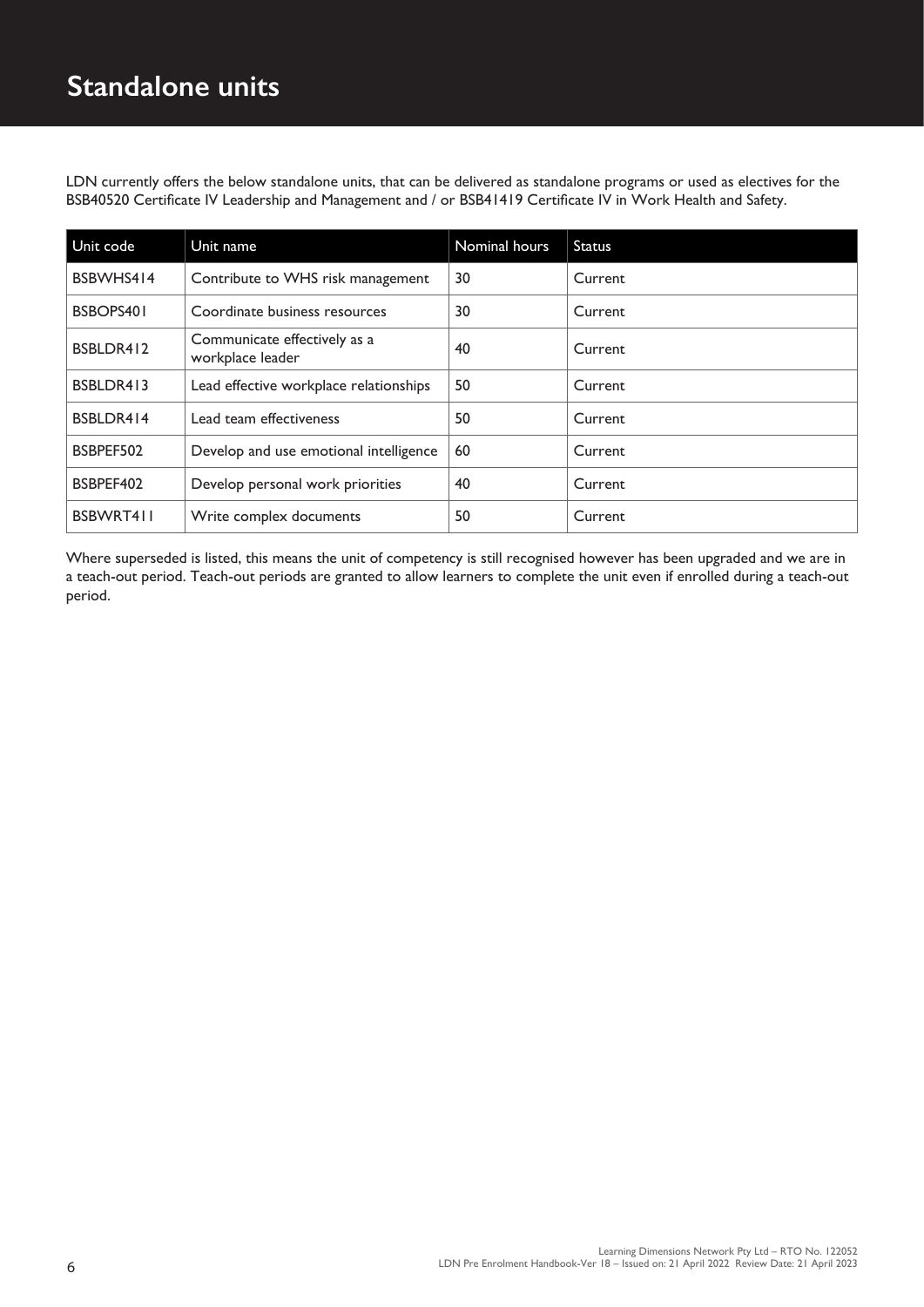## Our policies and procedures to service you better

## Competency of facilitators and assessors

#### **Training and assessment**

LDN is responsible for the quality of the training and assessment in compliance with Standards for Registered Training Organisations RTOs 2015.

LDN has a rigorous process for onboarding and inducting staff, inclusive of trainers and assessors. Trainers and assessors must hold appropriate qualifications and competencies relevant to the accredited training we are delivering plus have depth of industry knowledge to enable them to deliver and assess a quality outcome.

As a minimum, all trainers and assessors must hold the following qualifications:

- » TAE40116 Certificate IV in Training and Assessment; or
- » TAE40110 Certificate IV in Training and Assessment plus TAEASS502 Design, develop material tools and LLN411 Address adult language literacy and numeracy skills; or
- » Diploma of higher qualification in adult education, inclusive of units in assessment.

In addition, they must demonstrate:

- » vocational competencies at least to the level being delivered;
- » current relevant industry skills;
- » current knowledge and skills in VET; and
- » ongoing professional development in VET and industry.

## Access, equity and anti-discrimination

LDN will not engage in discrimination towards any group or individual in any form, inclusive of, gender, race, nationality, religion, physical or intellectual disability, age, or physical disease where there is no risk to others. This policy applies to all services and operations of LDN. LDN will make reasonable adjustments to training and assessment strategy, and services to assist people with special learning needs, or those facing particular difficulties so that they receive the best possible help in achieving the competency outcomes.

Although LDN will make every effort to accommodate the special needs of individuals, as a matter of ethical conduct we will not enrol a learner if it becomes clear that it would be impossible for the learner to successfully complete the

course. In those circumstances, LDN will assist the learner in choosing a suitable alternative to ensure that the training needs are met. If it becomes apparent that the learner will not be able to successfully complete the course due to a special learning need after the learner has commenced the course, LDN will provide a refund of the paid fees less any costs incurred.

## Legislation

LDN comply with Commonwealth and states/territory legislative and regulatory requirements that govern the delivery of accredited training programs including (but not limited to):

- » National Vocational Education and Training Regulator Act 2011;
- » VET Quality Framework;
- » Work Health and Safety Act 2011;
- » Privacy Act 1988;
- » Copyright Act 1968;
- » Anti-Discrimination Laws;
- » Child Safe Standards; and
- » FairWork Act 2009.

LDN operates in accordance with each of these legislative and regulatory requirements, where appropriate, incorporating them into LDN policies and procedures.

### Fees and charges

For learners enrolling directly, fees are requested at the time of enrolment and payment must be paid in full before attending the program.

For learners enrolled as part of a corporate training schedule, a contract is signed between LDN and the learner's employer regarding payment of fees and terms.

If receiving industry funding, learners are asked to provide a fully refundable deposit which is returned upon issuing of the Certificate. Should the learner fail to complete all training and assessment requirements, the deposit is forfeited.

Additional fees may be charged for the following services:

- » Recognition of Prior Learning (RPL); and
- » external counselling or support services.

LDN adheres to fee protection requirements of the Standards for RTOs where a Learner prepays fees in excess of \$1,500 prior to commencement of a program.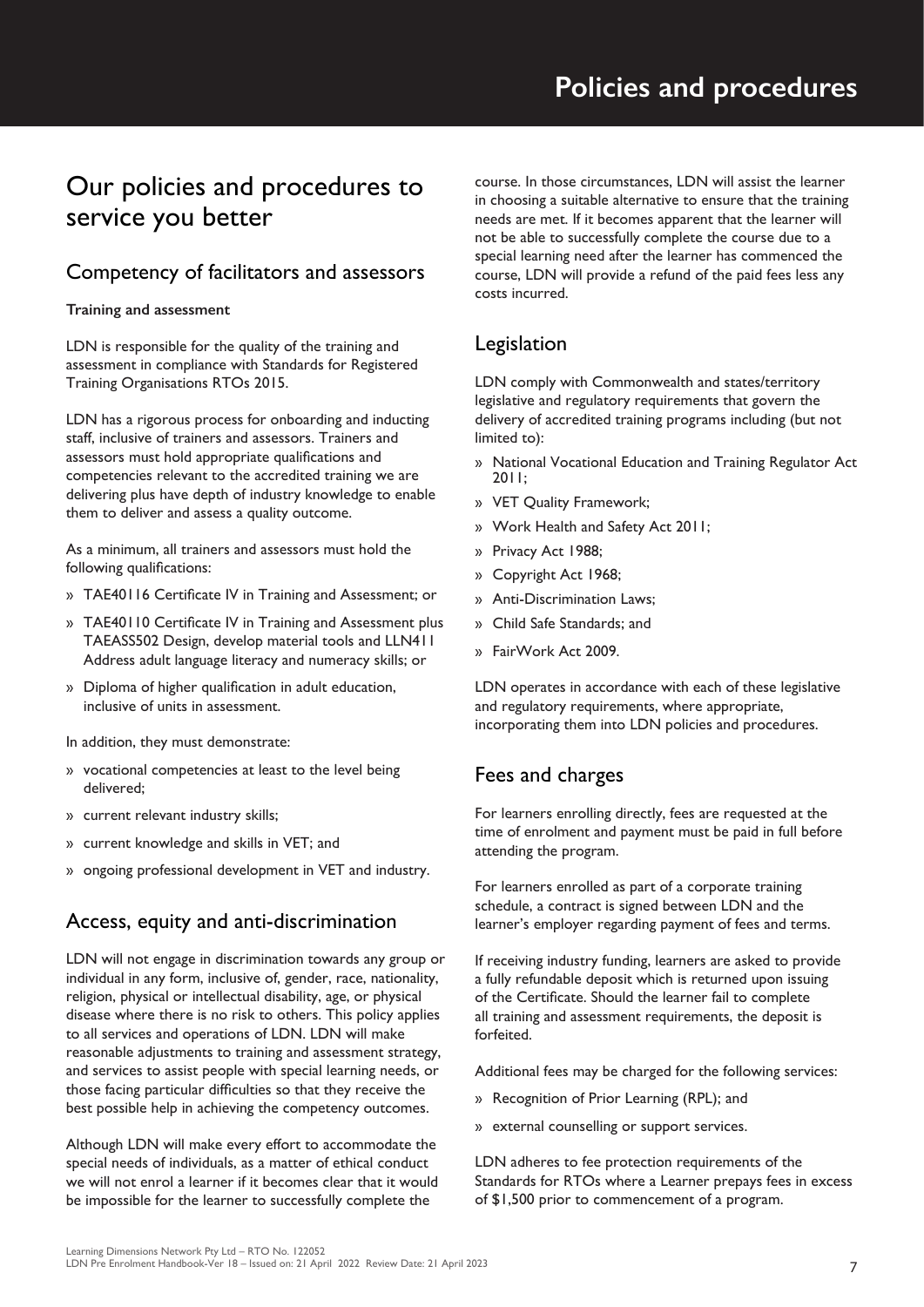## Refund policy

Refunds are processed for learners enrolling directly with LDN:

- » if a learner cannot attend the program where LDN cancels the training, a full refund is provided;
- » if a learner cannot attend the program due to a medical emergency, a partial refund is applicable; and
- » if a learner cannot attend the program for any other reason including availability or changing their mind refunds are not applicable.

To request a refund, email RTO@LDN.com.au

Refunds are processed by LDN by the same method as the funds are received. The learner will receive an email notification or remittance once this has occurred.

#### **Industry funded learners only**

Please see the separate section entitled 'Industry funded learners' at the end of this handbook for additional information related to your enrolment.

#### National recognition

Learning Dimensions Network Pty Ltd will at all times abide by the national recognition formed between all states/ territories of Australia. Learning Dimensions Network Pty Ltd will recognise all nationally accredited qualifications or Statements of Attainment through the provision of verified certification showing all requirements as detailed within the Australian Qualifications Framework.

### Recognition of Prior Learning (RPL) and credit transfer

RPL is the recognition of learning or competencies that have been achieved through work, life experiences or other nonformal process – towards the relevant learning outcomes of an accredited training program. Learners may be granted recognition for prior learning or experience in the same skills/competency stipulated for the units of competency they are enrolled in.

RPL consists of providing LDN with various forms of evidence that is no more than 24 months old, to demonstrate prior learning for each performance criteria, knowledge evidence and performance evidence area listed in each unit of competency.

If you wish to apply for RPL email your request to RTO@ LDN.com.au. Upon receipt you will be provided with an RPL kit and information on associated fees.

Upon receipt of a completed RPL kit (inclusive of copies of your resume, qualifications, current job description) LDN will forward an invoice. Upon payment we schedule an assessor to undertake a full assessment and provide a gap analysis should more evidence be required. Upon completion, LDN emails the assessment outcome and issues a certificate or statement of attainment based on the result.

You must submit all requested evidence at least 21 days prior to your scheduled program.

**Credit transfer** allows learners to count relevant, successfully completed studies – achieved at TAFE institutes, RTOs, accredited private providers, professional organisations or enterprises and universities – towards their current course or qualifications. Learners must provide evidence that they have previously completed the relevant units. Credit transfer works in two ways:

- » Learners receive credit for units they have previously completed and are exempt from retaking them, therefore reducing the study load.
- » Learners are exempt from certain introductory units but are still required to complete the total credit points or hours for the course.

If you wish to apply for credit transfer email your request to RTO@LDN.com.au. Credit transfer requests, inclusive of copies of your Certificate, Statement of Attainment or USI transcript, must be received no closer than one week prior to attendance on day one of a scheduled program.

Upon receipt, LDN will verify your documentation with the issuing body and notify you of the outcome.

#### Note:

- » Credit transfers rely on the response of third-party providers so timings cannot be guaranteed.
- » Clustered delivery where assessment is holistic, if learner is provided a credit transfer – they will still need to attend the full program.
- » Funded programs, under cluster delivery format, should a learner be granted credit transfer for one or more units, may affect the level of applicable funding.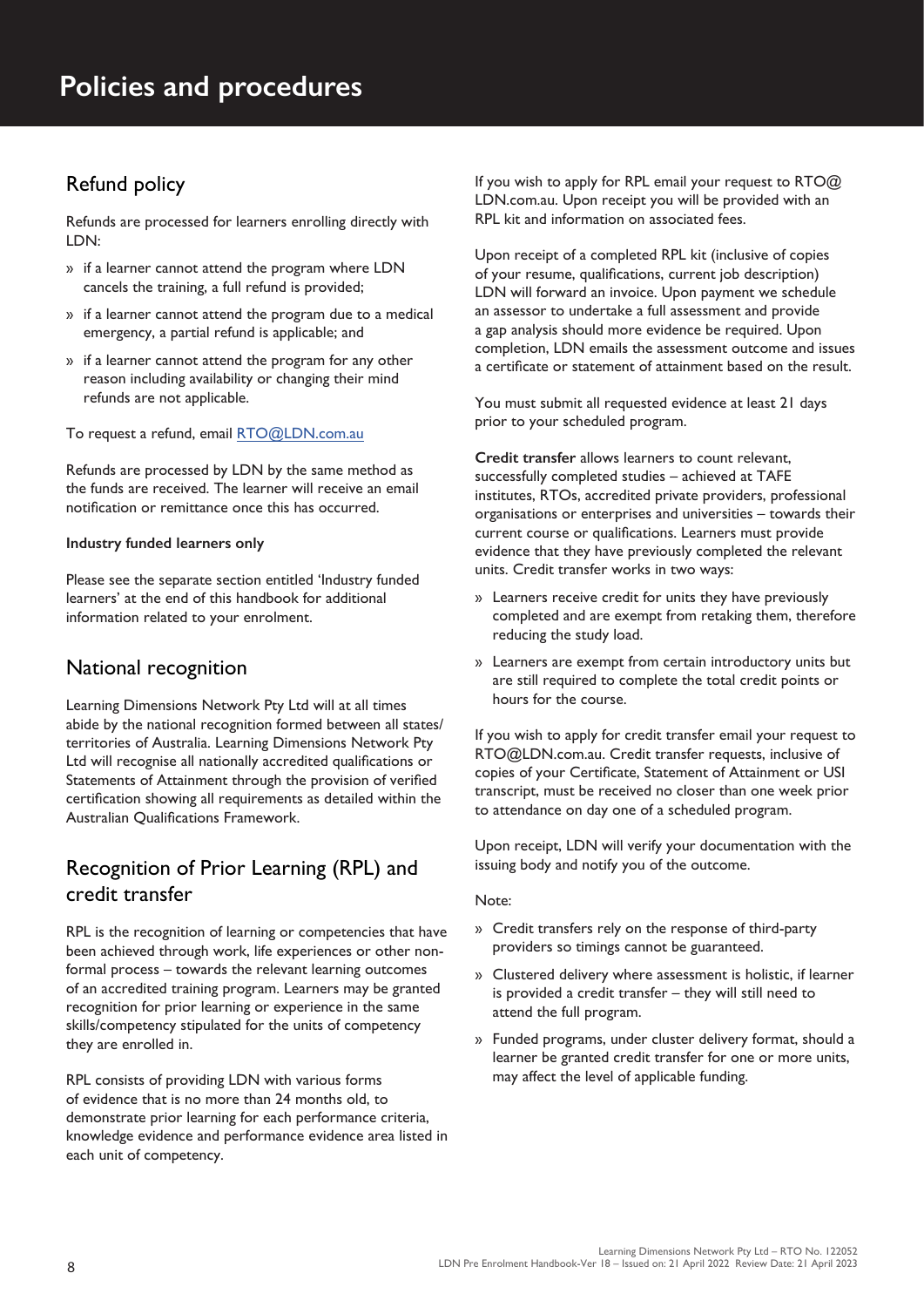### Enrolment

It is important to determine if LDN's training program matches the learner's training needs. Given this, LDN undertakes the following process prior to acceptance of enrolment:

- » If enrolling directly with LDN learning outcomes of the program can be discussed so learners can make an informed decision whether to enrol or not.
- » If enrolling via their employer, this conversation occurs with the learner's employer prior to you being provided with the enrolment link by your employer.

As an RTO, LDN conducts language, literacy and numeracy assessment and offers support (where possible) to those who need it.

Given this, the enrolment form has several questions to support LDN completing an LLN assessment including asking the learner directly if they would like support and if so, in which areas. Ways we complete our process include reviewing data received inclusive of:

- » previous qualifications;
- » job title and length of employment; and
- » answers to a series of questions demonstrating reading, writing and learning skills.

If support needs are identified, LDN will contact the learner to discuss options. Should additional fees be involved for LLN support, this will be discussed with the learner, or with their permission, the organisation sponsoring their attendance, prior to finalising the enrolment.

Trainers and assessors are advised when LLN issues are identified to enable them to implement the agreed support and monitor progression throughout the program.

In consultation with the learner and with respect towards privacy and confidentiality, support can be provided as soon as possible during training. Support is also available outside the classroom at any time during the enrolment process with LDN.

#### Inform and support

LDN will notify learners, via email, when any change occurs that may affect the services LDN are providing. This includes:

- » a change in ownership of the RTO; and/or
- » any changes to new third party arrangements LDN puts in place, for the delivery of services to those learners.

### Assessment strategy and evidence of competency

Assessments are conducted in a fair, reliable, valid and flexible manner to ensure learners can achieve competency in a reasonable timeframe. Evidence of competency must be authentic, sufficient, valid and current. LDN deems currency of assessments within 12 months of the last training day, therefore LDN won't accept any assessments submitted more than 12 months after the last day of the training.

At the start of each training program, LDN provides learners with assessment guidelines so that learners are aware of what they need to demonstrate to be deemed competent. A mix of assessment methods will be used; these may include:

- » observations by the facilitator/s (in the classroom and/or the workplace);
- » knowledge questions;
- » practical activities; and
- » workplace tasks/assignments that require supervisor/ manager's validation.

#### Issuing of an AQF qualification

AQF certification documentation will only be issued to learners who have been assessed as meeting the requirements of the training product as specified in the relevant training package or VET accredited course.

Certificates and Statements of Attainment are issued to learners within 30 calendar days of assessment being completed, provided all agreed fees the learner owes have been paid.

Certificates and Statement of Attainment will be issued to learners via email, the hard copy of the Certificates and Statement of Attainment can be printed and mailed upon learner's written request.

Records of Certificate and Statement of Attainment will be retained for 30 years in a compliant learner management system accessible to current and past learners.

#### Disciplinary procedures

LDN adheres to the principles of adult learning. The learning environment is maintained without interference or disturbance from others and encourages learners to respect and protect the rights of others. Learners will uphold the standards of LDN when they are engaged in training and assessment activities.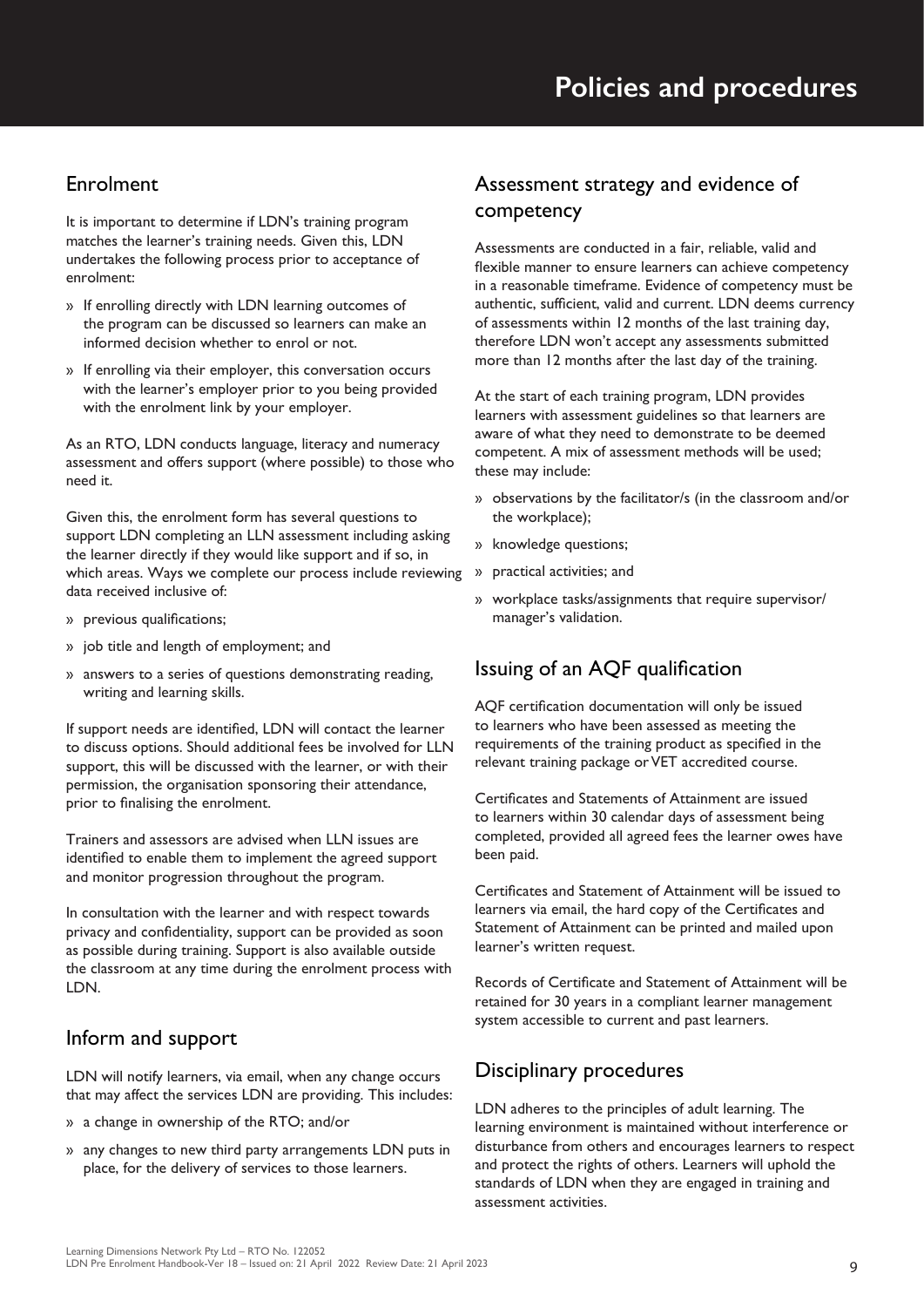Misconduct means any conduct that is prejudicial to good order and discipline. The following forms of misconduct will not be accepted and disciplinary actions apply:

- » wilful damage or removal of property;
- » cheating, attempting to cheat or assisting any other learner to cheat by any means, including plagiarism (copying someone else's work and claiming it to be your own) – proven plagiarism will result in a reassessment by which the learners involved will be required to resubmit their assessments with written validation of authenticity by their supervisor/manager;
- » negligent or disorderly conduct towards a staff member or fellow learner, including assault or harassment (verbal or physical);
- » being under the influence of alcohol or drugs;
- » smoking in the building;
- » bullying, racism, victimisation or any form of discrimination or harassment; and
- » being consistently late in attending classes.

#### Complaints/appeals

LDN has a documented process for lodging a formal complaint/appeal if such a situation arises. A complaint/ appeal is any expression of dissatisfaction reported by a learner. This can be service related e.g. communications with administrative staff, training, assessment, safety or purely dissatisfaction regarding LDN or a staff member in general. Please contact our office on the contact details provided in this handbook to lodge a complaint/appeal in writing.

All complaints and appeals must be lodged in writing to RTO@LDN.com.au. Learners must provide as much detail as possible including: dates, times, locations, program details, details of the complaint.

Within one workday of receipt, LDN's RTO Manager or General Manager of HR and Operations will acknowledge receipt and outline the investigation and appeals process in writing and commence an investigation.

Learners may be contacted by phone. At all stages of the process we will consult with the learner and document discussions in writing. LDN will ensure that as promptly and fairly as possible, the learner making the complaint/appeal is satisfied with the remedial action.

The learner will receive a written statement of the outcomes/decisions, including reasons for the decision, within 30 days of lodging the complaint. Should an extension of up to an additional 30 days be required, the reasons for this extension will be outlined to the learner.

Should a learner wish to appeal an assessment result or other decision made as a result of the initial complaint, this must be received in writing including the grounds for appeal to RTO@LDN.com.au within 30 days of the decision being communicated.

LDN's appeal process includes the Chief Executive Officer (CEO) reviewing the complaint, investigation, decision and grounds for appeal. A decision is provided to the learner within 30 days of the appeal being received.

### Quality control

LDN collect feedback from employers, learners, facilitators/ assessors and other staff members on a systematic and regular basis. We are committed to continuous improvement, seeking to enhance our services the best we can to meet collective expectations.

#### Learner records

In the front of each assessment book learners have the option to request their assessment be returned after LDN has retained it for six months from the date they are deemed competent, or longer if required by federal, state or industry funding bodies. All requested assessment material will be returned or destroyed after the timeframe passes.

#### Gaining access to your records

It is important that learners keep a copy of their assessment documentation before sending the original documents to LDN. Learners can access their own records at any time by sending LDN a written request. However, please keep in mind that any hard copy records that have been securely archived may take longer to access. With regard to access to records by other people, please read the important paragraphs below on privacy and confidentiality.

#### Privacy and confidentiality

LDN follows strict confidentiality policies. In the event that a learner discloses any information about a particular situation he/she might be facing we do not discuss or disclose this information to others without the learner's consent.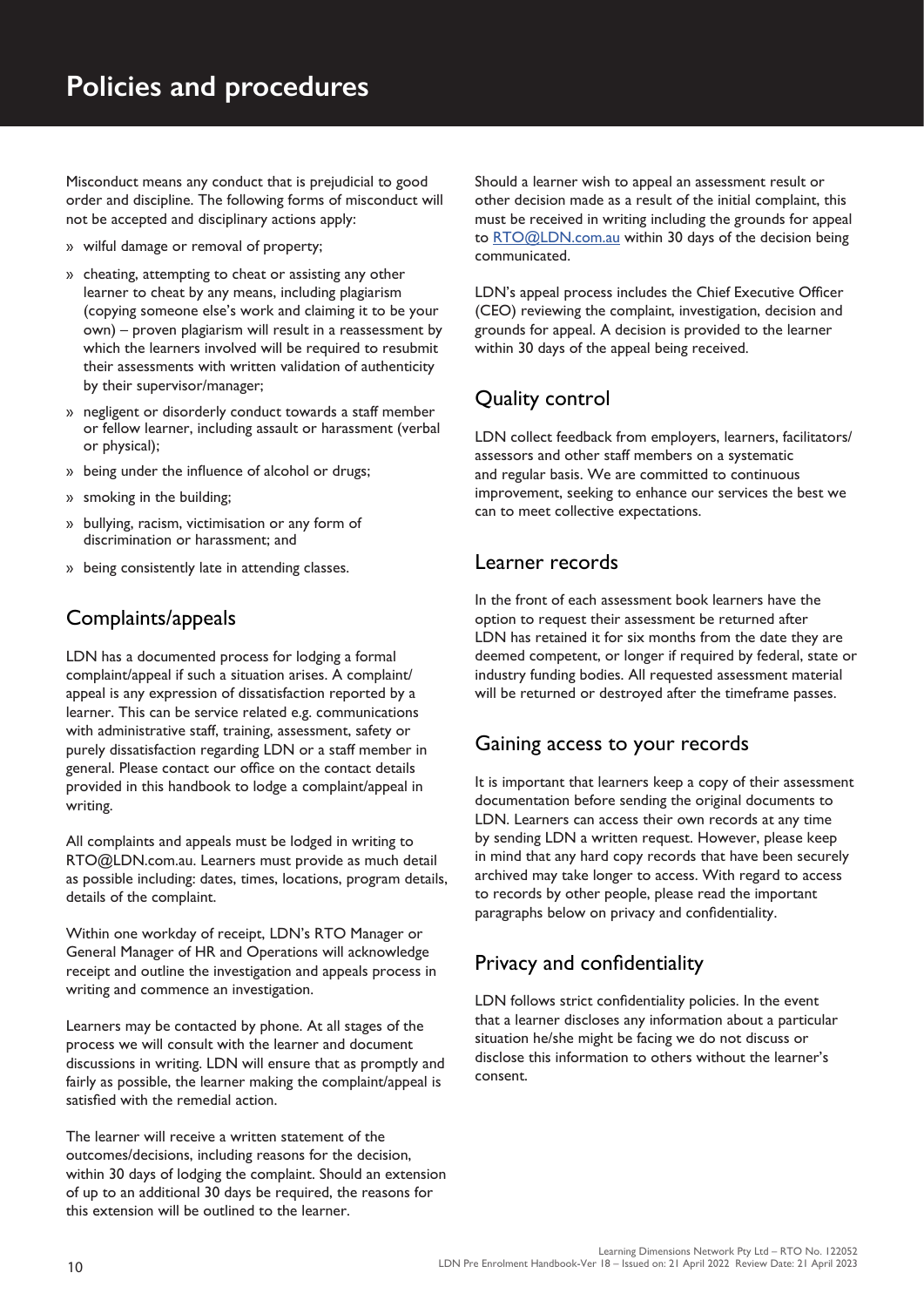Under the Data Provision Requirements 2012, LDN is required to collect personal information about learners and to disclose that personal information to the National Centre for Vocational Education Research Ltd (NCVER).

Learners' personal information (including the personal information contained on this enrolment form and their training activity data) may be used or disclosed by LDN for statistical, regulatory and research purposes. By agreeing to enrol with LDN, learners consent to LDN disclosing their personal information for these purposes to third parties, including:

- » school if you are a secondary student undertaking VET, including a school-based apprenticeship or traineeship;
- » employer if you are enrolled in training paid by your employer;
- » Commonwealth and State or Territory government departments and authorised agencies;
- » NCVER;
- » organisations conducting learner surveys; and
- » researchers.

Personal information disclosed to NCVER may be used or disclosed for the following purposes:

Issuing a VET Statement of Attainment or VET Qualification, and populating Authenticated VET Transcripts; facilitating statistics and research relating to education, including surveys; understanding how the VET market operates, for policy, workforce planning and consumer information; and administering VET, including program administration, regulation, monitoring and evaluation.

Learners may receive an NCVER learner survey which may be administered by an NCVER employee, agent or third party contractor. Learners may opt out of the survey at the time of being contacted.

NCVER will collect, hold, use and disclose your personal information in accordance with the Privacy Act 1988 (Cth), the VET Data Policy and all NCVER policies and protocols (including those published on NCVER's website at www. ncver.edu.au).

### Online security

LDN follows strict privacy and confidentiality policies in respect of online learning activities including implementing regular security updates in line with accepted encryption protocols, ensuring learner information is not shared before, during and after a program without the learner's consent, seeking approval from learner before undertaking video activities and securely storing video evidence.

## Frequently asked questions

#### "Where do the courses being offered by LDN sit within the Australian Qualifications Framework (AQF)?"

The nationally accredited courses being offered by LDN are part of the Vocational Education and Training (VET) sector within the AQF, as shown in the table below.

AQF qualification by sector of accreditation

| <b>Schools</b>                                     | Vocational<br>Training and<br>Education | <b>Higher Education</b>                        |
|----------------------------------------------------|-----------------------------------------|------------------------------------------------|
|                                                    |                                         | Doctoral Degree                                |
|                                                    |                                         | <b>Masters Degree</b>                          |
|                                                    | Vocational<br>Graduate<br>Diploma       | Graduate Diploma                               |
|                                                    | Vocational<br>Graduate<br>Certificate   | <b>Graduate Certificate</b>                    |
|                                                    |                                         | <b>Bachelor Degree</b>                         |
|                                                    | Advanced<br>Diploma                     | Associate Degree or<br><b>Advanced Diploma</b> |
|                                                    | Diploma                                 | Diploma                                        |
|                                                    | Certificate IV                          |                                                |
| Senior<br>Secondary<br>Certificate of<br>Education | Certificate III                         |                                                |
|                                                    | Certificate II                          |                                                |
|                                                    | Certificate I                           |                                                |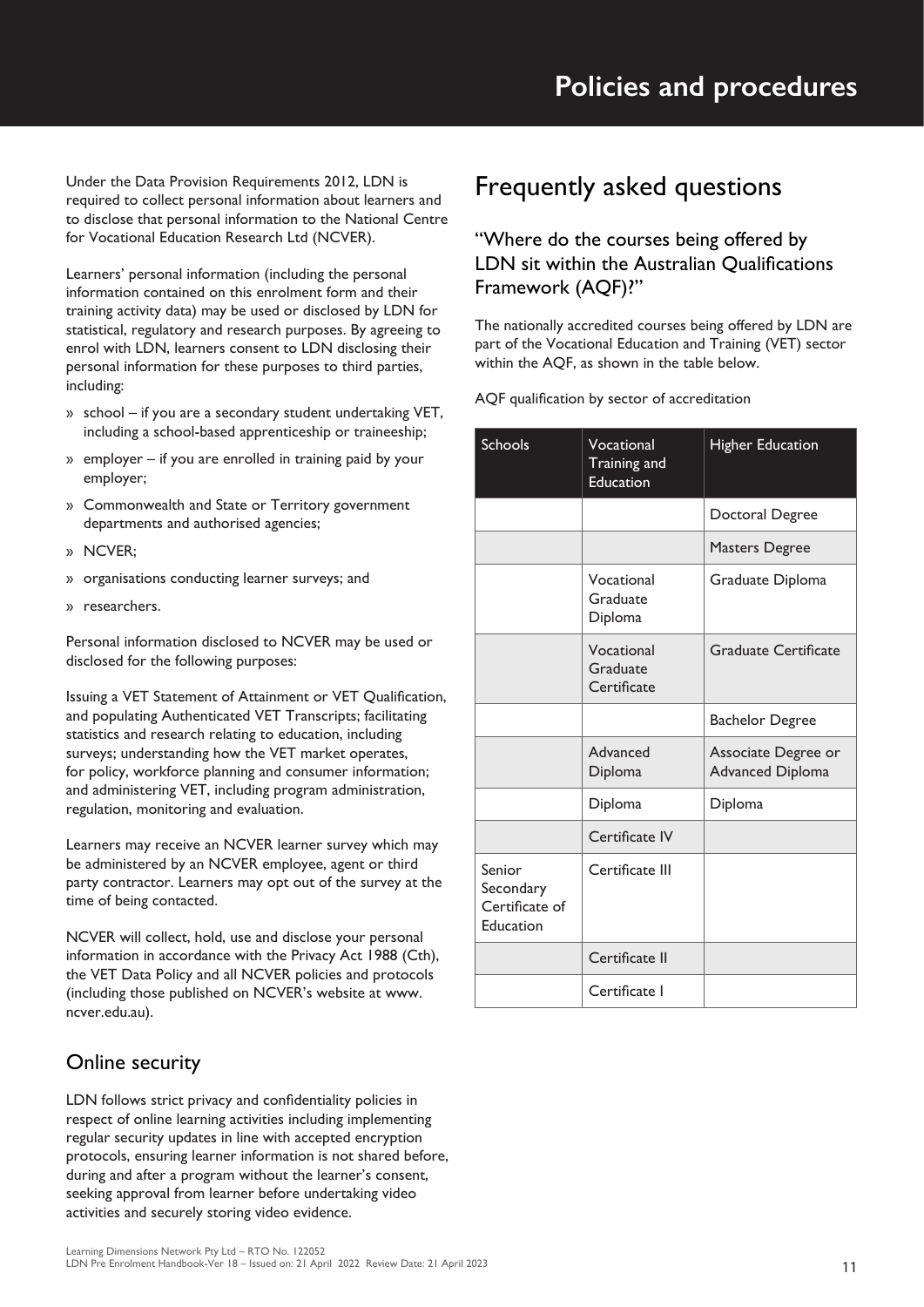#### "How can I get the most out of my training?"

- » Prepare for each training session and actively participate in all scheduled activities.
- » Complete all training and assessment requirements including classroom activities and workplace tasks.
- » Access the learner support services made available to you during the classroom session and while completing the assessment at the workplace.
- » Participate in evaluation activities and offer constructive feedback regarding the course.
- » Expect that LDN facilitators/assessors and other staff members will treat you with respect.
- » Treat staff members of LDN and your fellow learners with courtesy.
- » Talk to your facilitator or call our office if you experience any difficulties and we will rectify these for you.

#### "What does competency mean?"

Competency is the formally recognised ability to perform a task under specified conditions to a precise standard. Units of competency are national industry-approved standards that outline the knowledge and skills necessary for effective performance in the workplace. National Training Packages or accredited course curricula consist of units of competency covering a wide range of topics, for example WHS, technical skills, communications, quality control and many other aspects of a vocation/job.

### "How long does it take for me to receive my Statement of Attainment or Certificate?"

We will issue your Statement of Attainment or Certificate within 30 days after you are deemed competent. We sign off on your competency after we have adequate evidence such as satisfactory completion of all assessment tasks and receipt of the required supporting documentation. After you submit to us the completed assessments and supporting evidence, we will email you an acknowledgement of receipt or request further information.

### "What happens to my assessment documentation after I receive my Statement of Attainment or Certificate?"

We keep your assessment documentation in our secure storage for 6 months from the date you are deemed competent. Please make copies of your documents before sending them to us, as we will not return the original documentation to you after marking is completed.

#### "What happens if i am deemed 'not yet competent'?"

LDN provide end-to-end learning and assessment support to learners. After three (3) coaching and reassessment attempts, if a learner is still unable to demonstrate competency, we may recommend that the learner resit in the program.

#### "What is the difference between a Statement of Attainment and a Certificate?"

A Statement of Attainment is evidence that a learner has met the requirements of 1 or some unit(s) of competency which form(s) part of a qualification. A Certificate is issued when a learner has been deemed competent in all units that make up a full qualification. For further information about accredited training programs by LDN, please contact us.

#### "How long do I have to submit my assessment after I attend the program?"

Learners will be advised of the deadline for submitting your assessment during the program. Extensions may be granted under special circumstances. LDN deems currency of assessments within 12 months of the last training day, therefore LDN won't accept any assessments submitted more than 12 months after the last day of the training.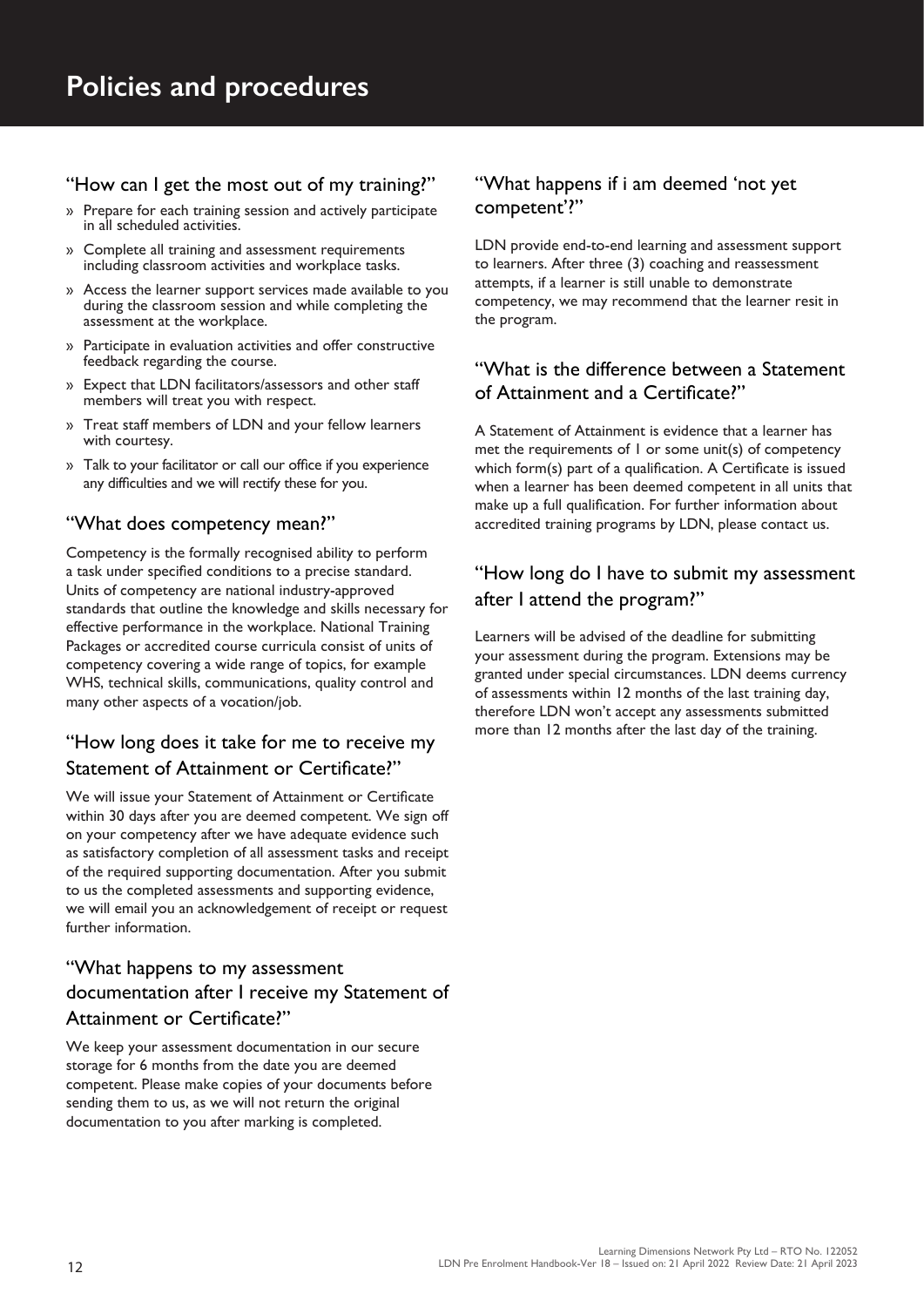## Learner information for the Unique Student Identifier (USI)

All learners undertaking nationally recognised training delivered by a Registered Training Organisation will need to have a Unique Student Identifier (USI).

A USI gives learners access to their online USI account which is made up of ten numbers and letters. It will look something like this: 3AW88YH9U5.

In time the USI account will contain all of a learner's nationally recognised training records and results from 1 January 2015 onwards. A learner's results from 2015 will be available in their USI account in 2016. When applying for a job or enrolling in further study, learners will often need to provide their training records and results. One of the main benefits of the USI is that learners will have easy access to their training records and results throughout their life. Learners can access their USI account online from a computer, tablet or smart phone anywhere and anytime.

During the enrolment process the learner is requested to provide their USI however if the learner is unable to do so (i.e. does not have it available) they are still able to enrol. Should this occur, please contact the RTO department.

From 1 January 2015 a USI is necessary for issuance of Statement of Attainments or Certificates. LDN will not be able to issue any certification without a valid USI.

## Who needs a USI?

Learners who need a USI include:

- » learners who are enrolling in nationally recognised training for the first time;
- » school students completing nationally recognised training; and
- » learners continuing with nationally recognised training after 1 January 2015.

Once a learner creates their USI they will be able to:

- » give their USI to each training organisation they study with;
- » view and update their details in their USI account;
- » give their training organisation permission to view and/or update their USI account;
- » give their training organisation view access to their transcript;
- » control access to their transcript; and

» view online and download their training records and results in the form of a transcript.

For international, overseas or offshore learners please visit usi.gov.au for more information.

#### How to get a USI

It is free and easy for learners to create their own USIs online. They simply go to https://www.usi.gov.au/system/ files/documents/usi-factsheet-student-information-rto\_2.pdf. Need Some Help with a USI?

#### Steps to create a USI

The following steps show how learners can create a USI:

#### Step 1

Have at least one and preferably two forms of ID ready from the list below:

- » Driver's Licence
- » Medicare Card
- » Australian Passport
- » Visa (with Non-Australian Passport) for international learners
- » Birth Certificate (Australian)
- » Certificate Of Registration By Descent
- » Citizenship Certificate
- » Immi Card

If a learner has no proof of ID from the list above, they will be required to contact their training organisation about other forms of ID they can accept to help a learner get a USI.

#### Step 2

Have contact details ready (e.g. email address, or mobile number, or address).

#### Step 3

Visit the USI website at: usi.gov.au.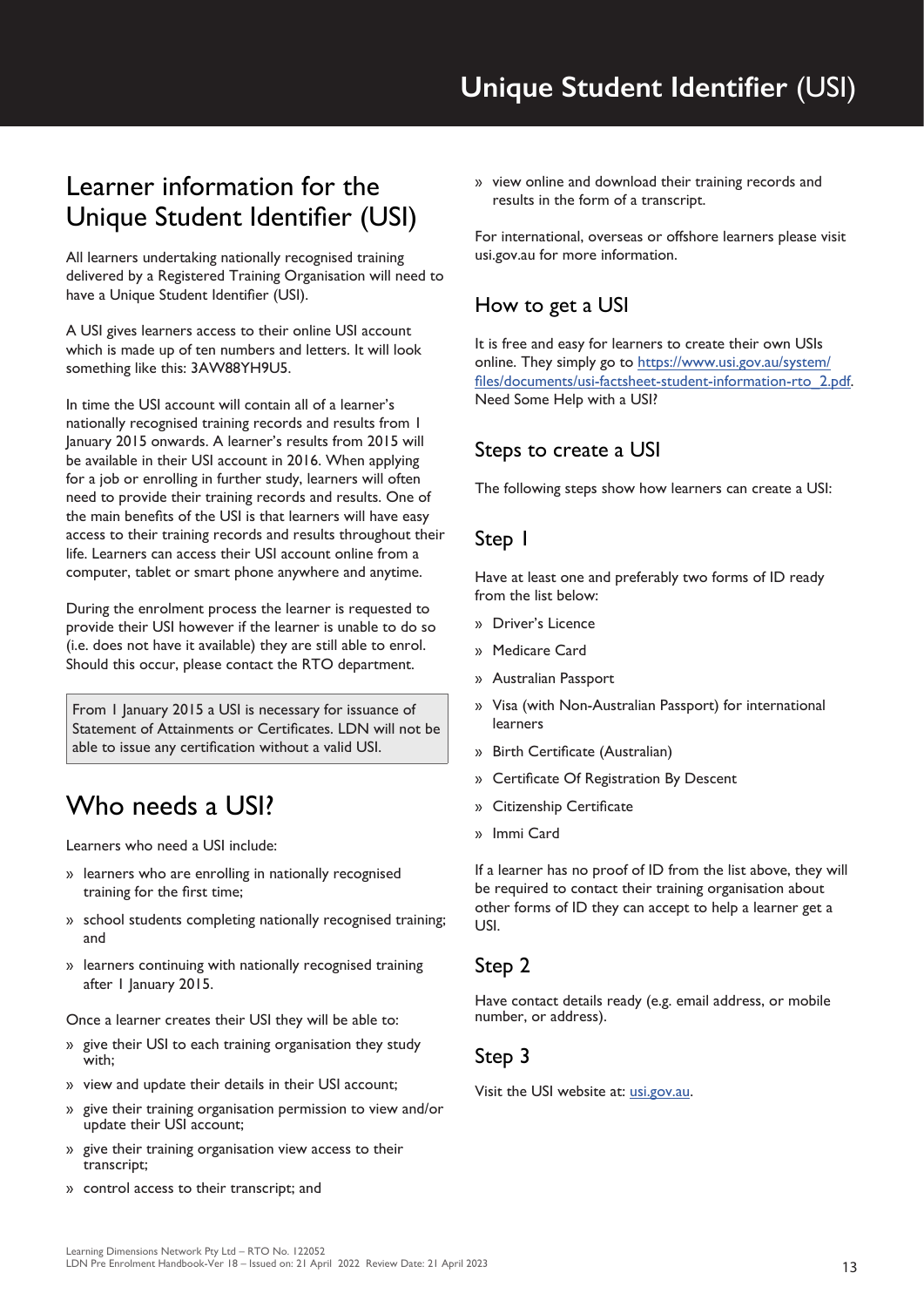## **Unique Student Identifier** (USI)

### Step 4

Select the 'Create a USI' link and follow the steps.

### Step 5

Agree to the Terms and Conditions.

#### Step 6

Follow the instructions to create a USI – it should only take a few minutes. Upon completion, the USI will be displayed on the screen. It will also be sent to the learner's preferred method of contact.

#### Step 7

The learner should then write down the USI and keep it somewhere handy and safe.

IMPORTANT: To make sure all a learner's training records are together, the USI will be linked to the learner's name as it appears on the form of ID used to create the USI. The personal details entered when a learner creates a USI must match exactly with those on their form of ID.

For more information please visit: usi.gov.au

Email: usi@industry.gov.au

Phone: 1300 857 536

#### **Note:**

Information over the next two pages is only applicable if participating in a program subsidised by industry funding.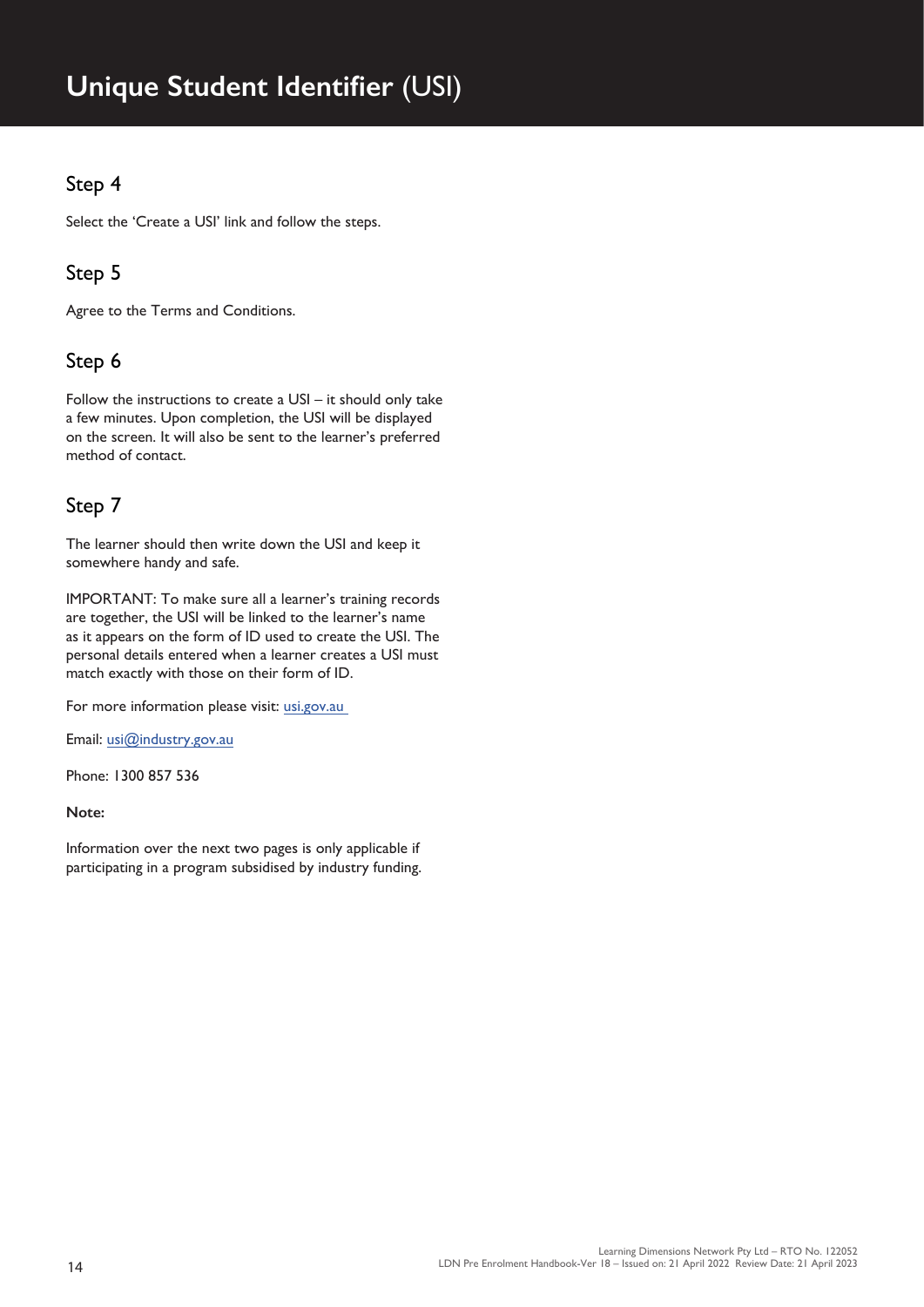#### **Applicable only to learners benefiting from Construction Skills Queensland (CSQ) funding.**

If in receipt of CSQ funding, your enrolment form will ask you to consent to the following information in addition to our standard areas above.

I declare that the information I have provided to the best of my knowledge is true and correct.

I consent to the collection, use and disclosure of my personal information in accordance with the VET Data Policy Privacy **Notice** 

I have read and understood the USI privacy information. I acknowledge that it is my responsibility to inform Learning Dimensions Network (parent division of Workplace Dimensions, Safety Dimensions & Leadership Dimensions) of any correction or update to the details I supplied in the Course Enrolment Form. I can do this via phone toll free in Australia on 1300 453 555, or email RTO@LDN.com.au.

I have read, understood and agree to Learning Dimensions Network policies and procedures, including the RPL and the credit transfer policies described in this handbook.

I give permission for Learning Dimensions Network to contact me by email, phone or post in order to verify my citizenship or residency status and deliver learning support activities (e.g. assessment reminder letters) that can assist me in successfully completing the program I am enrolled in, and/or to inform me of any changes that may impact my training.

If applicable I authorise Learning Dimensions Network to release information on the progress of my training to my employer who funded the training and the relevant Government departments as required by law.

Under the Data Provision Requirements 2012, LDN is required to collect personal information about you and to disclose that personal information to the National Centre for Vocational Education Research Ltd (NCVER).

Your personal information (including the personal information contained on this enrolment form), may be used or disclosed by LDN for statistical, administrative, regulatory and research purposes. LDN may disclose your personal information for these purposes to Commonwealth and State or Territory government departments and authorised agencies; and NCVER.

Personal information that has been disclosed to NCVER may be used or disclosed by NCVER for the following purposes:

» populating authenticated VET transcripts;

» facilitating statistics and research relating to education, including surveys and data linkage;

» pre-populating RTO student enrolment forms;

» understanding how the VET market operates, for policy, workforce planning and consumer information; and

» administering VET, including program administration, regulation, monitoring and evaluation.

You may receive a student survey which may be administered by a government department or NCVER employee, agent or third-party contractor or other authorised agencies. Please note you may opt out of the survey at the time of being contacted.

NCVER will collect, hold, use and disclose your personal information in accordance with the Privacy Act 1988 (Cth), the National VET Data Policy and all NCVER policies and protocols (including those published on NCVER's website at www. ncver.edu.au).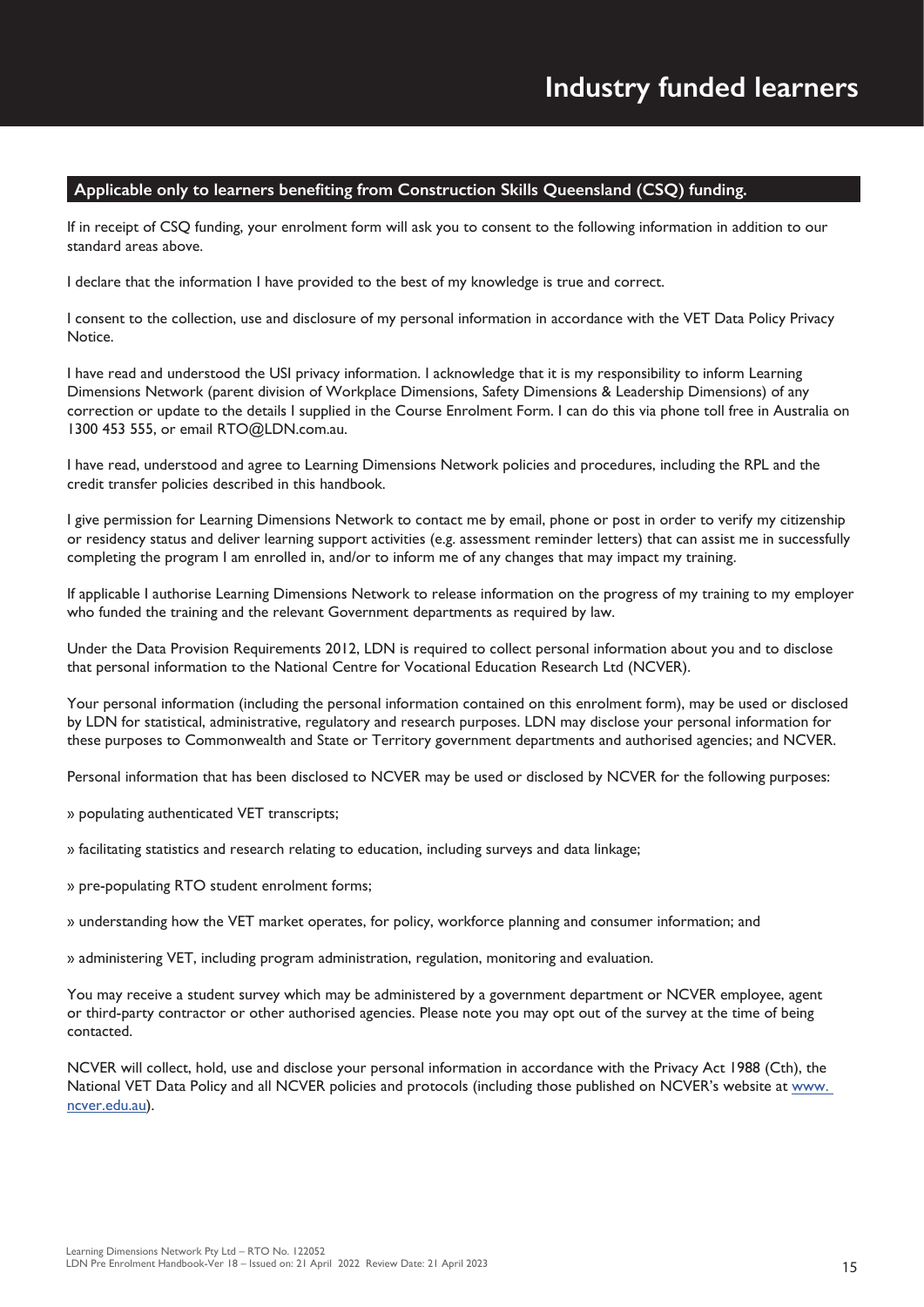#### **Queensland learners only will be asked to confirm the following:**

 $\Box$  I understand that the training I am enrolling into may be subsidised by Construction Skills Queensland (CSQ). I give my consent to be contacted by CSQ for the purpose of (but not limited to) reviews, conducting Destination Surveys or products and services.

 $\Box$  I understand and agree with the terms outlined in the learner and privacy declaration.

#### **CSQ Major Projects Funding Eligibility requirements for CPB learners**

LDN has access to funding for those working on major projects in Queensland through Construction Skills Queensland. To be eligible for the funding you will need to meet the below eligibility criteria.

- 1. You will be asked to attach evidence to your online enrolment.
- 2. Are you an employee of CPB working on a project in Queensland?

#### Are you:

- » an Australian or New Zealand citizen; or
- » a permanent resident of Australia; or
- » a refugee and humanitarian visa holder?

You will be required to provide ONE of the following to verify this:

- » full Birth Certificate or Birth Certificate Extract; or
- » Passport; or
- » Medicare card (green only); or
- » Visa showing you hold refugee and humanitarian status.